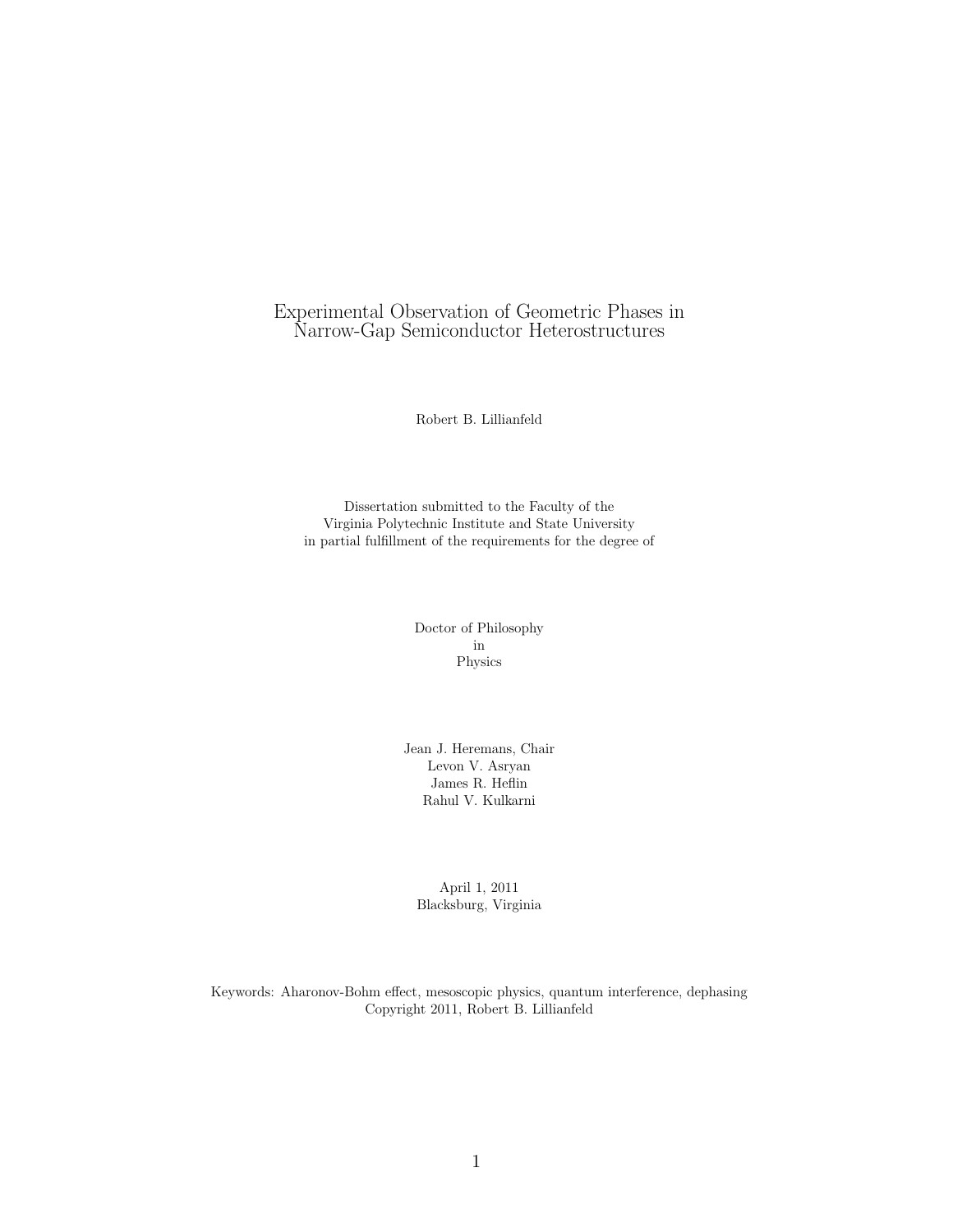**From:** amattingly@testequipmentconnection.com **Subject: Quote 352574 Prepared for Robert Lillianfeld Date:** February 28, 2011 10:14:48 AM EST **To:** rblilli@vt.edu

A reference in your dissertation is most appreciated.



Test Equipment Connection Corporation 30 Skyline Drive, Lake Mary, FL 32746 USA PHONE:(800)615-8378 / (407)804-1299 FAX: 800-819-8378 / 407-804-1277 **amattingly@testequipmentconnection.com** www.testequipmentconnection.com

**Robert Lillianfeld rblilli@vt.edu**

## **Quotation Number: 352574 issued on 28 February 2011**

Thank you for your interest in Test Equipment Connection. All quotes are in U.S. dollars, and all equipment is subject to availability at time of order. Equipment is refurbished with a 5 Day Acceptance Period and includes a Parts and Labor Warranty. This Quote is valid for 30 Days.

1 Eg And G 124A/OK use of image only

**QTY MFG/MODEL UNIT PRICE TOTAL**

**Amanda Mattingly Account Executive Extension 123 amattingly@testequipmentconnection.com**

> *Recycle your surplus test equipment Cash paid net 30 or apply credit towards purchase*